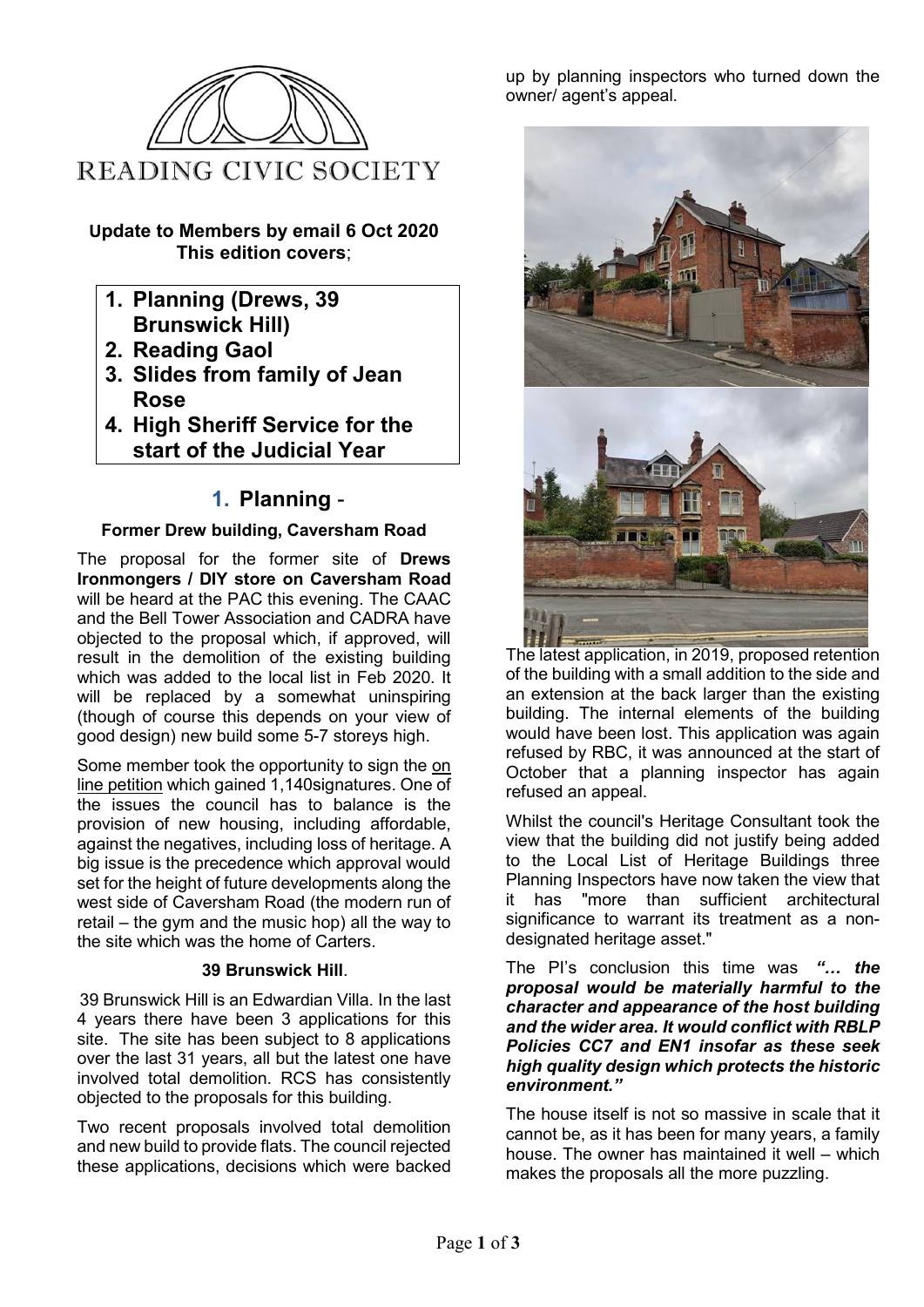[https://www.readingchronicle.co.uk/news/18766](https://www.readingchronicle.co.uk/news/18766469.development-plans-readings-fine-edwardian-house-refused-sixth-time-three-years) [469.development-plans-readings-fine](https://www.readingchronicle.co.uk/news/18766469.development-plans-readings-fine-edwardian-house-refused-sixth-time-three-years)[edwardian-house-refused-sixth-time-three-years](https://www.readingchronicle.co.uk/news/18766469.development-plans-readings-fine-edwardian-house-refused-sixth-time-three-years)

# **2. Reading Gaol future**

Whilst we became aware back in March that RBC's bid for Reading Gaol had not been successful we still do not know who has been successful. They are probably recalibrating their interest, and their bid, in the light of the CV 19 nightmare. Bearing in mind the financial impact which has followed CV19 I should think RBC are very relieved their bid did not succeed.

Matt Rodda MP however continues his campaign to secure a component of any future development for cultural and heritage purposes. RBC's Planning Brief which was part of the sale documents made it pretty clear this was expected / required when a planning application is submitted. Matt has recently gaining the support of Julian Knight MP, Chair of the Commons Culture, Media and Sport Select Committee, who has lobbied the MoS for the MOJ, Lucy Frazer MP. The letter may be seen

[https://www.facebook.com/groups/8364533130](https://nam11.safelinks.protection.outlook.com/?url=https%3A%2F%2Fwww.facebook.com%2Fgroups%2F836453313036092%2Fpermalink%2F4251708768177179&data=02%7C01%7C%7C8b66765b62be48e6b3f608d86afc8e59%7C84df9e7fe9f640afb435aaaaaaaaaaaa%7C1%7C0%7C637376980243910911&sdata=RwqLCIodzUI8L3MlirEfMh1XIFPBv61KtLNk3nbUngU%3D&reserved=0) [36092/permalink/4251708768177179](https://nam11.safelinks.protection.outlook.com/?url=https%3A%2F%2Fwww.facebook.com%2Fgroups%2F836453313036092%2Fpermalink%2F4251708768177179&data=02%7C01%7C%7C8b66765b62be48e6b3f608d86afc8e59%7C84df9e7fe9f640afb435aaaaaaaaaaaa%7C1%7C0%7C637376980243910911&sdata=RwqLCIodzUI8L3MlirEfMh1XIFPBv61KtLNk3nbUngU%3D&reserved=0)

# **3. Other events - Photo archive**

We have recently been given some 150 photo slides by Jenny Thomas, the daughter of the late Jean Rose who joined RCS in February 1960. Jean's husband, Grahame, was a keen photographer. He took images of Central Reading as it was changing in the late 1950s, 60s and early 1970s. We also had some slides donated by John Pindar which show the town in the 1970s and also parts of the university.

We decided to hold a traditional slide show (I am sure you remember your relatives holiday slides/films shows after Morecambe and Wise at Christmas) for members of the committee and some friends (including David Cliffe who formerly managed the Local Studies Library) in the Garden Hall of Watlington House. As there were 14 people in all we ran the 90 minute presentation 4 times.

The aim was to gain an understanding of how unusual some of the images are. David Cliffe, who knows the photo archive of Reading Library very well, commented that there were images of several buildings which he had not seen previously and also some are only held on the Library service website in Black and White.

We have decided to convert the best images to digital format. These, and ultimately the original slides, will be offered to the library. It may be years before they are loaded onto the RBC website. It was felt that when (if) we are able to host events again members of RCS, and also other groups, will be interested to see the slides shown alongside images of the site as it is today. So here is hoping for AGM in 2021.

Sadly some of the images around the Market Place, and also 22 The Forbury, from the early 1960s were missing as they had been given to Godwin Arnold.

Grahame worked closely with Godwin reviewing buildings for potential listing in the 1960s. I wonder what happened to them? I am sure Godwin would also have had a significant photo archive. Any ideas do please let me know.

To see some of the images please click [HERE](https://nam11.safelinks.protection.outlook.com/?url=https%3A%2F%2F1drv.ms%2Fu%2Fs!AlQD-bRIiHPhg-JOTvtx_ByrfjUjIQ%3Fe%3DaFgmkW&data=02%7C01%7C%7C8b66765b62be48e6b3f608d86afc8e59%7C84df9e7fe9f640afb435aaaaaaaaaaaa%7C1%7C0%7C637376980243910911&sdata=DcAplEGkuaToWrC2v%2F1863pjVlLmT7mweHj5TPnWoQg%3D&reserved=0) The painting of St Mary's Vicarage is dated 1927, our thanks to Sean Duggan for this.

# 4. **High Sheriff of Berkshire's service to mark the start of the Judicial Year**

Over the last couple of years I have been able to offer members the opportunity to attend this event held in Reading Minster. Usually some 4-500 people attend the event.

Inevitably this year the plans were changed by CV19 restrictions. At an early stage in planning the event the decision was taken to hold the service in the Chapter House of Reading Abbey ruins. This would be the first time in over 480 years that such a service has taken place in Reading Abbey.

On a very wet Friday, 2<sup>nd</sup> October, the High Sheriff, Mary Riall, held a socially-distanced event for less than 30 people. The procession of three judges, along with the High Sheriff and the choir of four, wound their way from the Crown Court, through